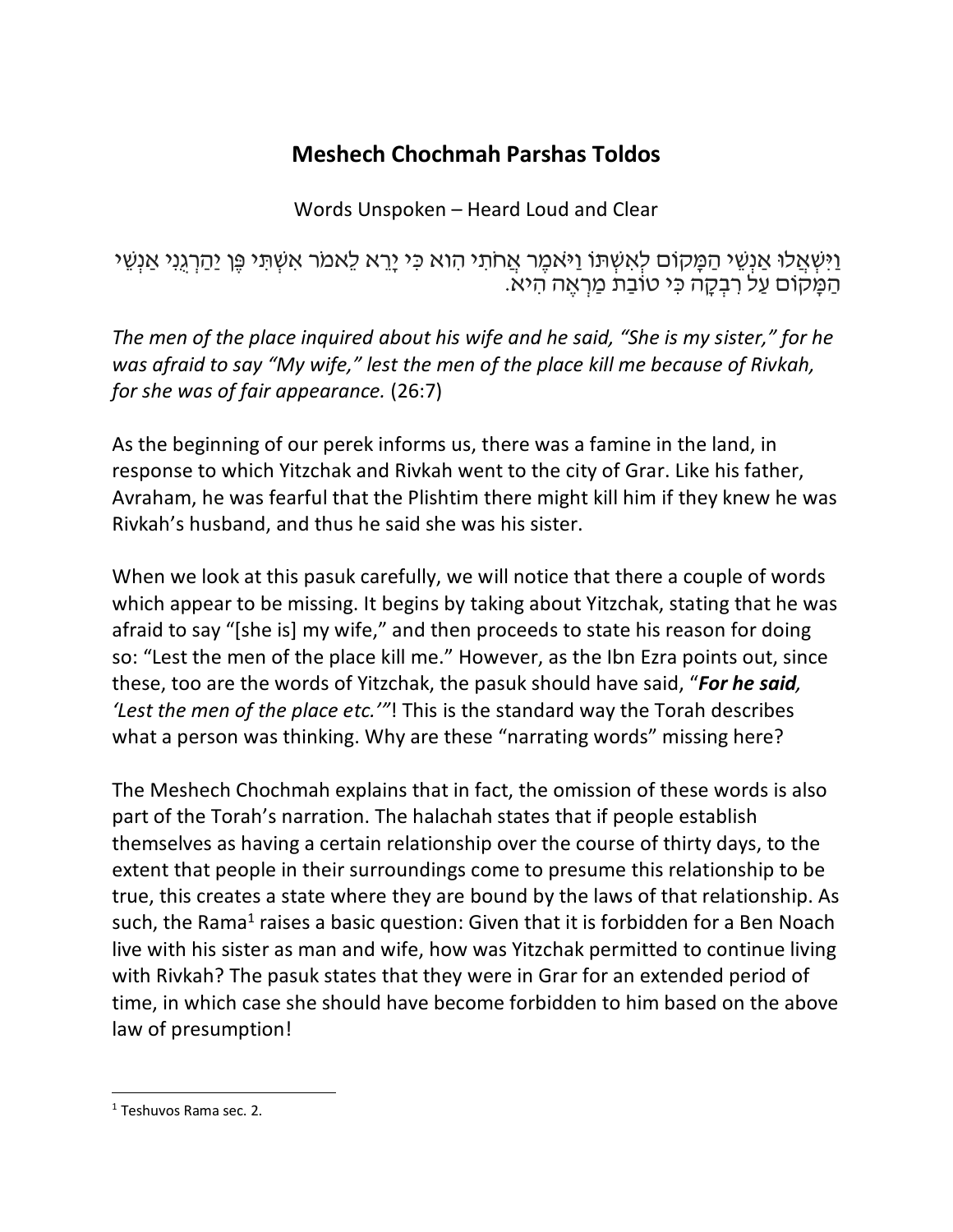The Rama answers: In a situation where it is clearly understood that there were compelling circumstances which led those involved to present themselves as having a certain relationship, the concept of halachic presumption does not take hold. Here, too, given Rivkah's beauty and the evident worry that this might lead to danger for Yitzchak, saying that she was his sister did not create any prohibition.

In a trademark comment, the Meshech Chochmah brings together the worlds of halachah and *parshanut*. The above explanation of the Rama, says Meshech Chochmah, can be seen within the pasuk itself, for this is what lies behind the Torah's omission of the words "for he said" prior to stating his fear that they might kill him. By omitting these words, the Torah is indicating that this fear was something that Yitzchak *didn't need to state*! Since it was eminently clear from the situation, it was as good as stated, with the result that it did not result in a presumption of a relationship which would have rendered Rivkah forbidden, as the Rama explained.

## \*\*\*\*\*\*\*\*\*\*\*\*\*\*\*\*\*\*\*\*\*\*\*

Yitzchak's Mitzvah

וַיְּגְדַל הַאִישׁ... וַיְהִי לוֹ מִקְנֵה צֹאוָ וּמִקְנֵה בָקָר

*The man prospered… He acquired flocks and herds* (26:13-14)

As described in these pesukim, Yitzchak began to prosper greatly in Grar. The Meshech Chochmah raises a nuanced question regarding the way the Torah describes his assets.

The Hebrew terms " ןאצ " and " רקב " refer to two different types of livestock:

- ןאצ refers to sheep and goats.
- רקב refers to cattle.